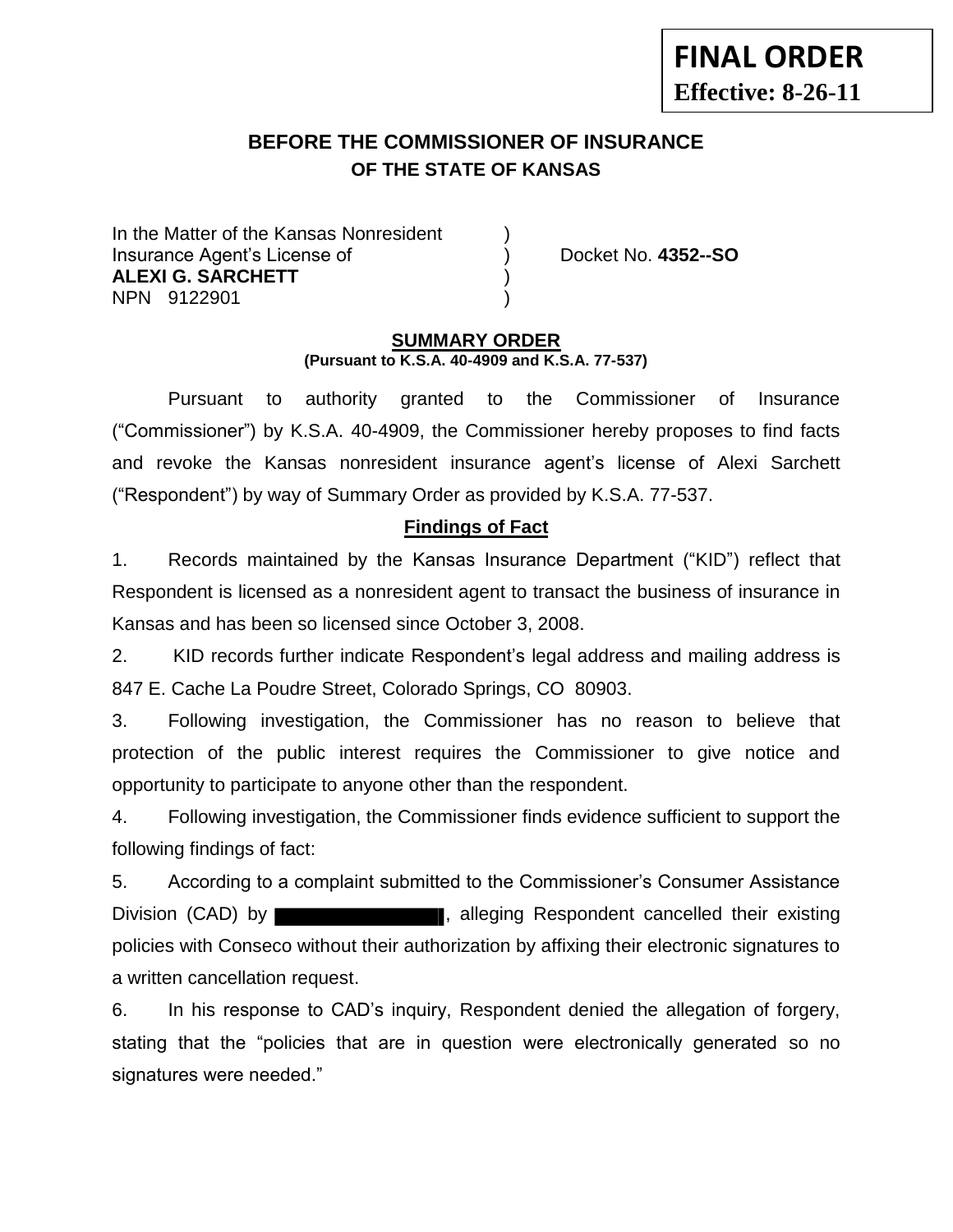7. Respondent did not address the alleged lack of authorization for the cancellation request.

8. CAD received a complaint from T. D. alleging that Respondent misrepresented the relative benefits of the policy Respondent sold him and the policies that were replaced.

9. Respondent stated that he did not feel he did anything wrong but did not attempt to compare features of the replacement and existing policies or explain his opinion.

10. According to a suspected insurance fraud report submitted by Conseco, Respondent signed for but failed to respond to the company investigator's inquiry regarding an alleged forgery of an application for insurance covering G.S. and electronic funds transfer authorization.

11. By letter dated July 14, 2011, counsel for KID recited the foregoing facts and invited Respondent to reply if the facts were not correct.

12. To date, Respondent has not replied, and the letter was not returned. Thus the facts are deemed undisputed.

### **Applicable Law**

13. K.S.A. 2010 Supp. 40-4909(a) provides, in relevant part:

"The commissioner may deny, suspend, revoke or refuse renewal of any license issued under this act if the commissioner finds that the applicant or license holder has: . . .

(7) Admitted or been found to have committed any insurance unfair trade practice or fraud in violation of K.S.A. 40-2404 and amendments thereto.

(8) Used any fraudulent, coercive, or dishonest practice, or demonstrated any incompetence, untrustworthiness or financial irresponsibility in the conduct of business in this state or elsewhere. . . .

(10) Forged another person's name to an application for insurance or to any document related to an insurance transaction. . . .

(16) Made any misleading representation or incomplete comparison of policies to any person for the purposes of inducing or tending to induce such person to lapse, forfeit or surrender such person's insurance then in force." K.S.A. 2010 Supp. 40-4909(a)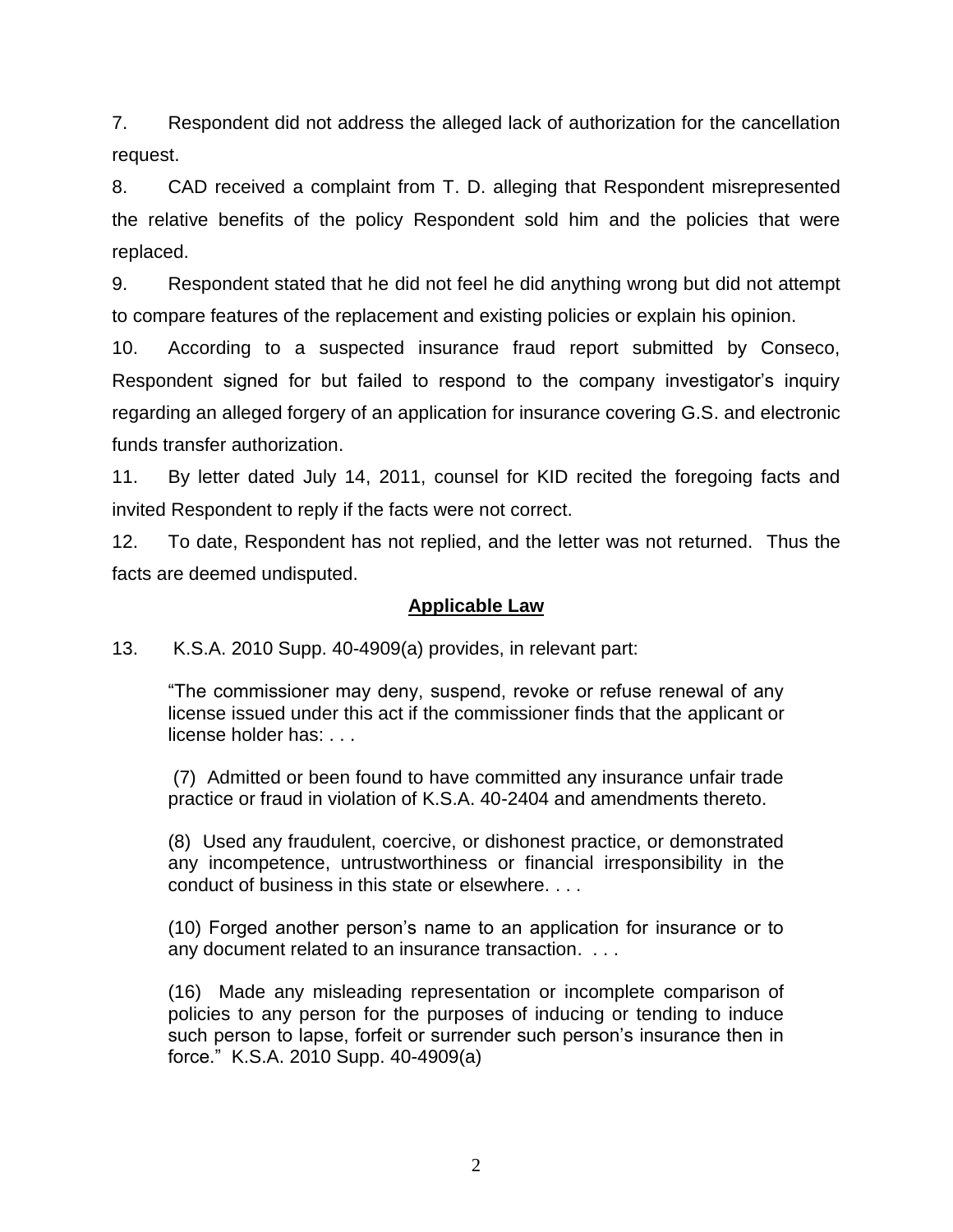14. In addition, the Commissioner may revoke any license issued under the Insurance Agents Licensing Act if the Commissioner finds that the interests of the insurer or the insurable interests of the public are not properly served under such license. K.S.A. 40-4909(b).

#### **Conclusions of Law**

15. The Commissioner has jurisdiction over Respondent as well as the subject matter of this proceeding, and such proceeding is held in the public interest.

16. The Commissioner finds that Respondent's license may be revoked pursuant to K.S.A. 40-4909(a)(8) because Respondent has engaged in fraudulent, coercive, or dishonest practices.

17. The Commissioner finds, based on the facts contained in paragraphs 5, 6, and 10, that Respondent's license may be revoked pursuant to K.S.A. 40-4909(a)(10) because Respondent has forged another person's name to insurance applications and documents related to insurance transactions.

18. In addition, the Commissioner finds, based on the facts contained in paragraphs 8 and 9, that Respondent's license may be revoked pursuant to K.S.A. 40-4909(a)(16) because Respondent has used a misleading presentation or incomplete comparison to induce the surrender of a policy then in force and purchase of a replacement policy.

19. Based on the foregoing findings, the Commissioner concludes that sufficient grounds exist for the revocation of Respondent's insurance agent's license pursuant to K.S.A. 40-4909(a).

20. The Commissioner further concludes Respondent's license may be revoked pursuant to K.S.A. 40-4909(b) because such license is not properly serving the interests of the insurer and the insurable interests of the public.

21. Based on the facts and circumstances set forth herein, it appears that the use of summary proceedings in this matter is appropriate, in accordance with the provisions set forth in K.S.A. 77-537(a), in that the use of summary proceedings does not violate any provision of the law, the protection of the public interest does not require the KID to give notice and opportunity to participate to persons other than Respondent, and after investigation, KID believes in good faith that the allegations will be supported to the applicable standard of proof.

3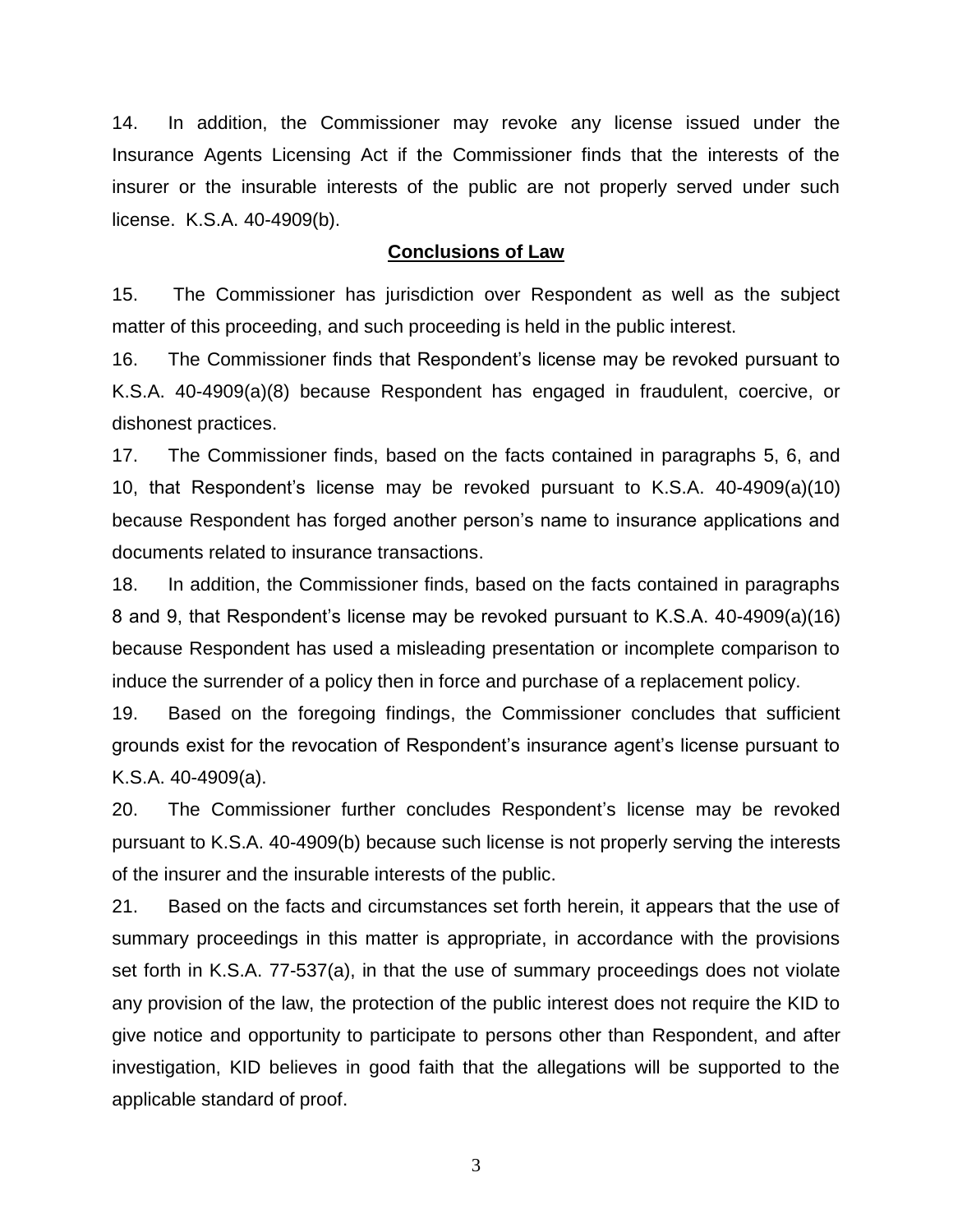### **Policy to be Served**

22. Before issuing an insurance agent license, the Commissioner must determine that the applicant is qualified and has not committed any act that would be grounds for denial, suspension, or revocation. K.S.A. 40-4905(b). Further, the Commissioner may revoke any license issued under the Insurance Agents Licensing Act if the Commissioner finds that the interests of the insurer or the insurable interests of the public are not properly served under the license. The following action is appropriate to promote the security and integrity of the insurance business and protect insurance consumers by licensing, or continuing to license, persons or entities to sell, solicit, or negotiate insurance in the State of Kansas only if their conduct indicates they are both qualified and trustworthy.

**IT IS THEREFORE ORDERED BY THE COMMISSIONER OF INSURANCE THAT** the Kansas nonresident insurance agent's license of **ALEXI G. SARCHETT** is hereby **REVOKED. It is further ordered,** that **ALEXI G. SARCHETT** shall **CEASE and DESIST** from the sale, solicitation, or negotiation of insurance, doing any act toward the sale, solicitation, or negotiation of insurance, and/or receiving compensation deriving from the sale, solicitation, or negotiation of insurance conducted on and after the effective date of this order.

### **IT IS SO ORDERED THIS \_\_8th\_\_ DAY OF AUGUST 2011, IN THE CITY OF TOPEKA, COUNTY OF SHAWNEE, STATE OF KANSAS.**



/s/ Sandy Praeger Sandy Praeger Commissioner of Insurance

BY:

/s/ Zachary J.C. Anshutz Zachary J.C. Anshutz General Counsel